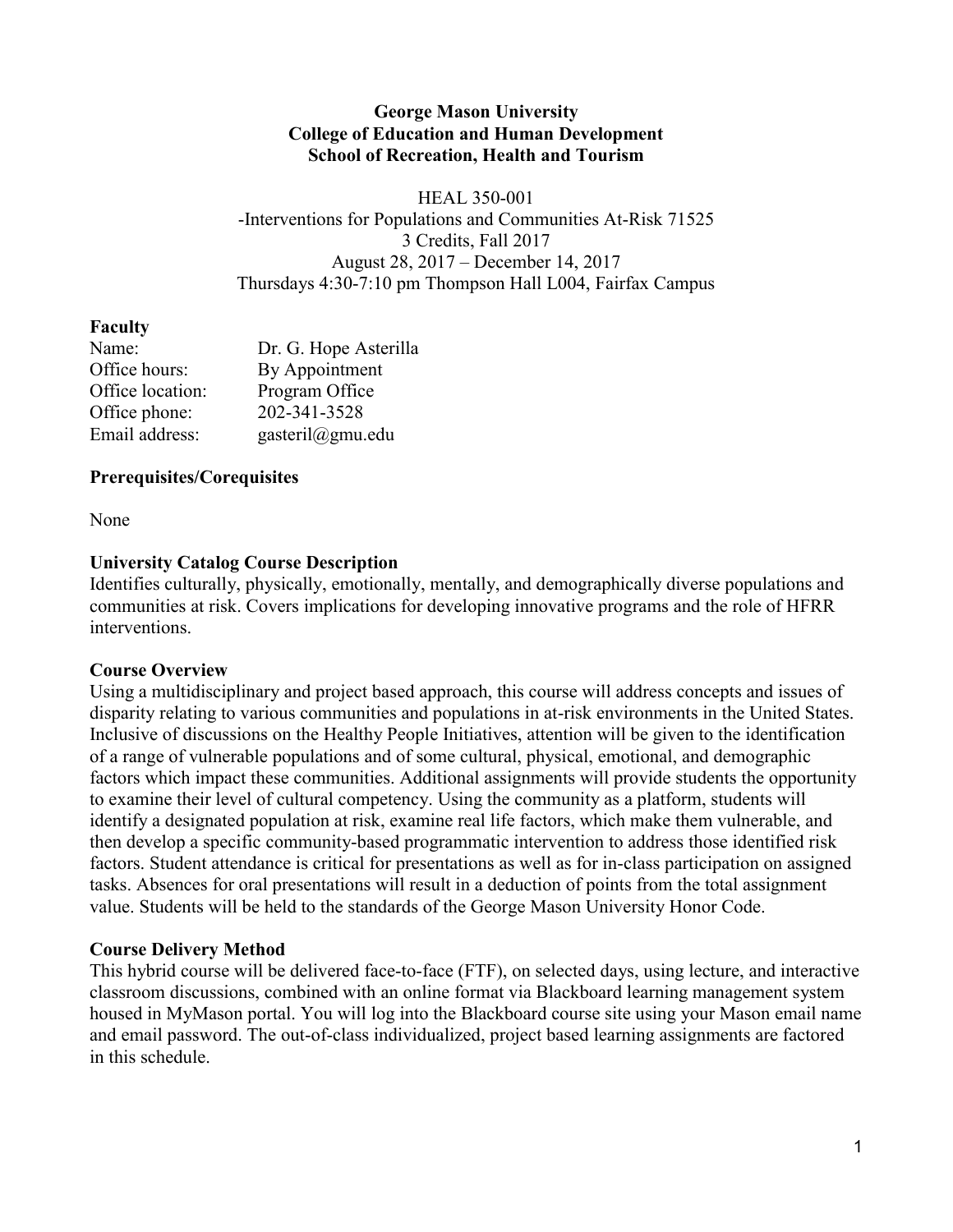# **Technical Requirements and Considerations**

Students will need the following technical requirements:

- High-speed Internet access with a standard up-to-date browser. Students must actively access their GMU email and Blackboard for communications from the instructor, course materials, or course updates.
- Students who may need technical help are expected to seek assistance from the College or University technical services. Late work will not be accepted based on individual technical issues.
- With any online assignments or discussions, please adhere to the "Netiquette" courtesies expected in the online environment. As this platform is a collaborative learning space, please re-read any written responses before posting them, so as not to personally offend others, or to have an innocent remark misinterpreted.

### **Learner Outcomes or Objectives**

This course is designed to enable students to do the following:

- 1. Define and identify factors that influence vulnerability and resiliency in communities at-risk.
- 2. Describe conceptual models and themes associated with populations and communities at-risk.
- 3. Evaluate and assess personal frames of reference relative to cultural competency and intercultural understanding.
- 4. Explain the structure and process in developing interventions for vulnerable groups.
- 5. Demonstrate an understanding of resources that address disparity through the analysis and development of an initiative supportive of a self-identified vulnerable group.

### **Professional Standards**

(Not applicable)

# **Required Texts**

Shi, L. & Stevens, G. (2010). Vulnerable Populations in the United States. San Francisco, CA. Jossey-Bass.

Other readings as assigned.

### **Course Performance Evaluation**

Students are expected to submit all assignments on time in the manner outlined by the instructor (e.g., Blackboard, Tk20, hard copy).

Assignments and Examinations

- In-Class Assignments/Homework/Work Ethic: Students will work individually and in small groups (e.g. Task Force) to facilitate understanding of various readings. In addition, student groups will present an oral and written review of an assigned journal article to the class for discussion. Student attendance is critical for presentations and for participation as an audience member.
- Collective in-class and homework assignments carry significant grade point value. Note: Absences for oral presentations will result in a significant point deduction from the total assignment value.
- Individual Project Presentation: Students will complete two individual project assignments that will be introduced by the instructor in the course overview. These self-selected projects will be completed within guidelines provided by the instructors. The intent of these projects is for self-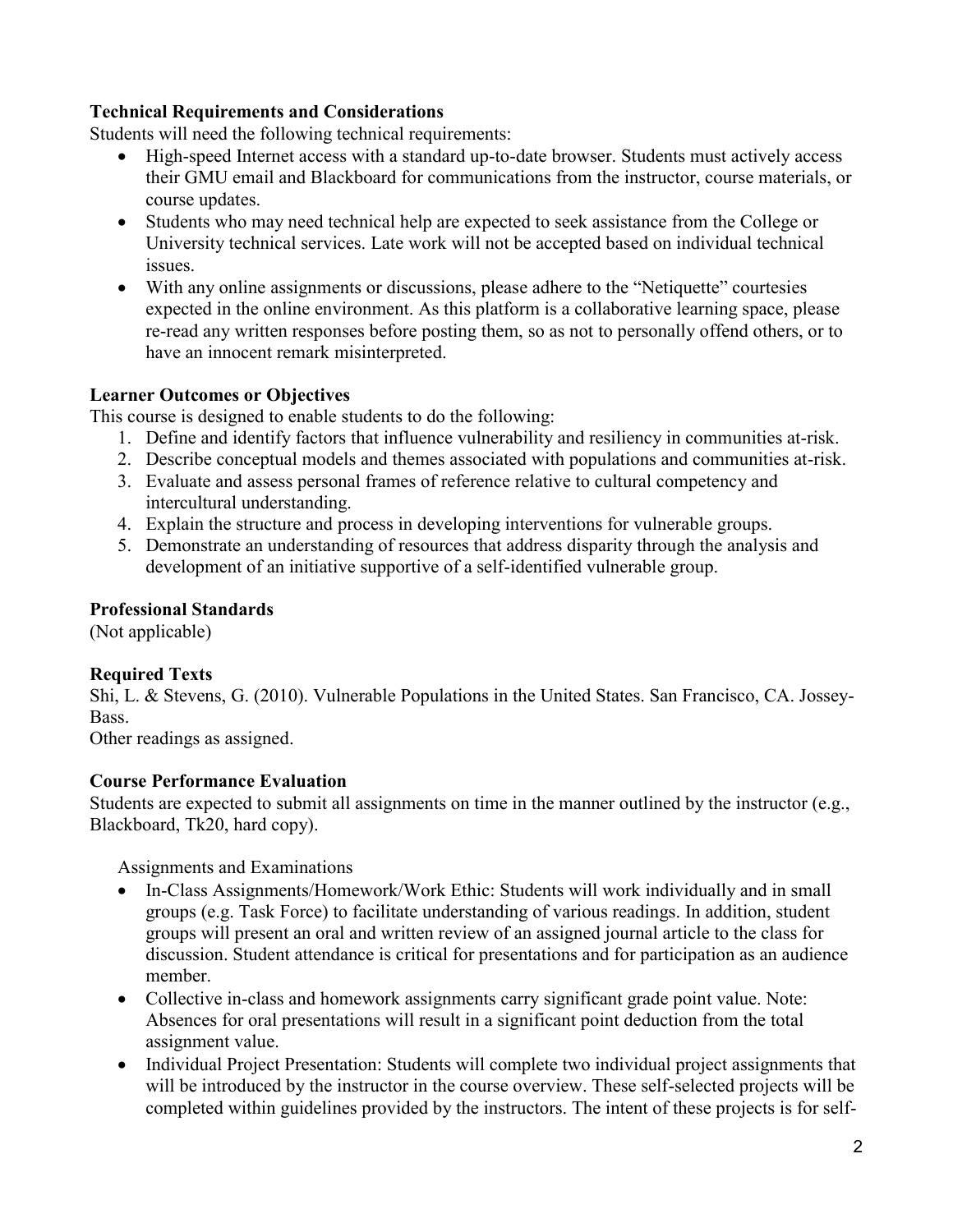development and assessment. Students will submit a one page typed summary, in correct format (see below) of each experience and share key points of both assignments with the class.

- Correct format for assignments, unless otherwise stated is as follows: Times New Roman font with 1.5 spacing. All submissions must have students' full name, with the date and title of assignment on each page. A hard copy of each assignment is due for submission following each presentation. Multiple paged submissions must be stapled. Do not email assignments unless requested.
- Intervention Strategy Proposal: This major project will provide students with exposure to community-based organizations that work with populations at-risk. Students will select an organization or program of interest, in which to analyze/observe for the semester. During this time students will interact with the organization, to identify a gap in current services where an intervention initiative may be helpful. (Ideally, this initiative should be viewed from the perspective of your major course of study). Students will then complete a written Plan of Action from which will be developed a short-term, "do-able" intervention strategy appropriate for this audience. This culminating Intervention Proposal will be presented to the class in an eight-ten minute oral presentation supported by a two page written proposal to be submitted.
- Independent Study Days: Assignments in this class involve community-based interaction and project development. Independent Study days provide students the opportunity to make appointments/observe their designated community organization during "regular" business hours in order to complete individual projects and the Intervention Proposal. This out of class study is considered class time for proposal development, the result of which will be reflected in your oral presentations and submitted Plan of Action.
- Examinations: The midterm assessment will be objective in format. The final exam will be in case study/essay format.

Other Requirements

- Assignments: All assignments and presentations are due on the scheduled date. All written assignments are to be typed.
- Late assignments may be accepted at the discretion of the instructor but will be assessed a fivepoint penalty per day late (two day maximum). Assignments will not be accepted past original due date unless previously discussed. This includes emailed assignments after a FTF class. Any extenuating circumstances must be discussed with the instructor prior to the due date.
- Extra credit work will not be given in place of scheduled work assignments.
- Blackboard: Selected classroom materials, assignments, project templates, forms and updates will be posted on Blackboard for monitored time duration.
- Absences: Handouts or missed information are the student's responsibility to obtain.
- Class Courtesy: Please be mindful of your colleagues while in class. Please limit food intake to small snack items…not meals. Cell phones should be on vibrate or turned off, and out of sight. Please do not take or make calls while class is in session—this includes texting while in class.
- Use of laptops in class must be for class purposes only.

Course Performance Evaluation Weighting

- In-class assignments/Homework/Work Ethic (20%):
	- o Small Group Projects/Oral presentations/Class Participation
- Individual Project Presentation (20%):
- Intervention Strategy Proposal/Presentation (20%)
- Examinations: Mid-term Assessment (15%) Final: Essay Exam (25%)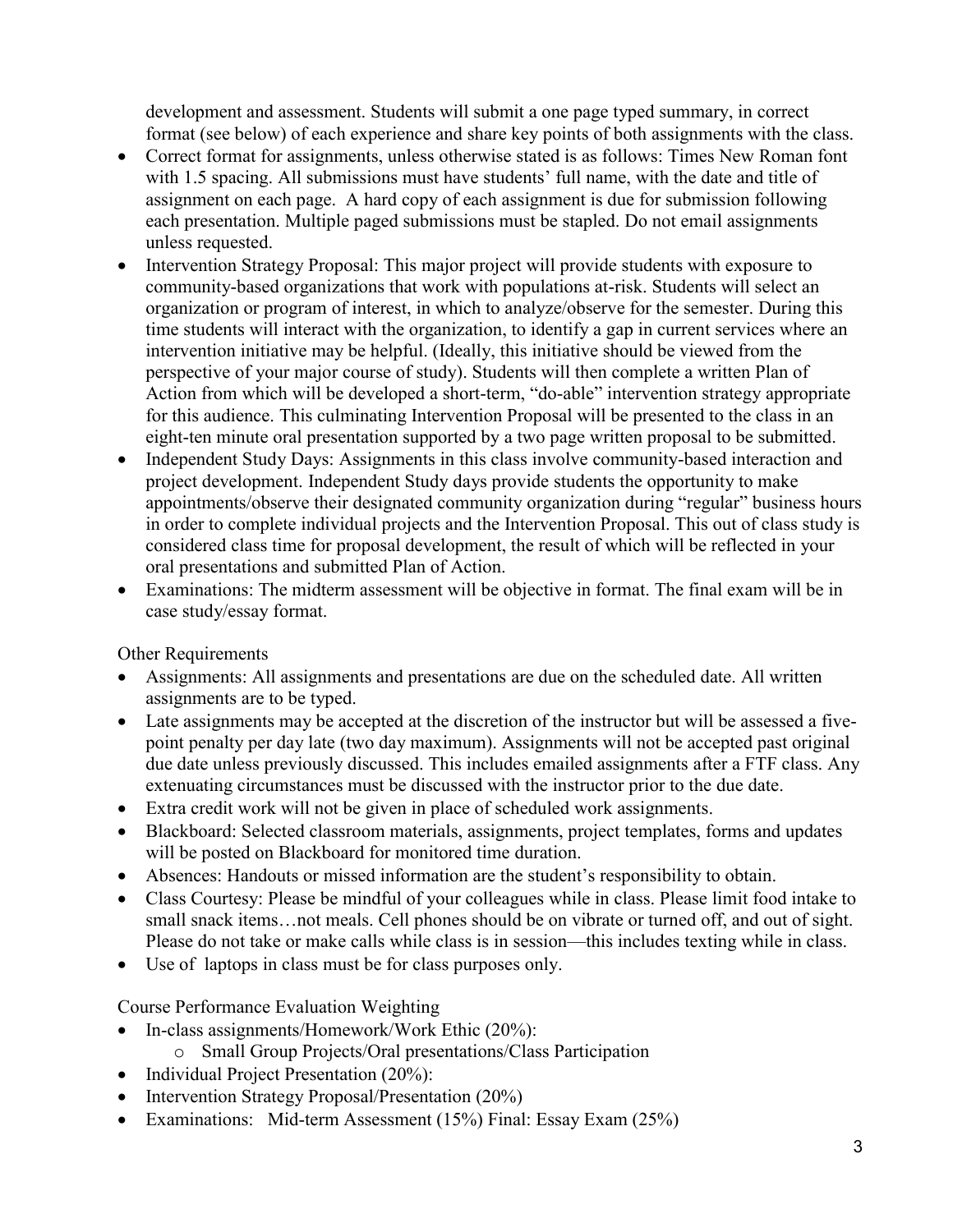### **Grading Scale**

| $A = 94 - 100$ | $B+ = 88 - 89$  | $C_{+}$ = 78 - 79 | $D = 60 - 69$ |
|----------------|-----------------|-------------------|---------------|
| $A - 90 - 93$  | $B = 84 - 87$   | $C = 74 - 77$     | $F = 0 - 59$  |
|                | $B - = 80 - 83$ | $C- = 70-73$      |               |

### **Professional Dispositions**

Students are expected to exhibit professional behaviors and dispositions at all times.

- Inclement Weather: Cancellation of classes due to weather will be announced by George Mason University. Students will be required to complete assignments for cancelled classes through Blackboard at the discretion of the instructor to maintain course flow.
- Student Support Resources on Campus: George Mason University has a number of academic support and other resources to facilitate student success. A list with descriptions of supportive services for student success can be found below and on the GMU website.
- Students with disabilities. Students who are on file with the Disability Support Service Office should bring the documentation to the professor at the first class session.
- E-mail: Questions for the Professor will be answered in as timely a manner as possible. Many times specific questions may be answered in an all-class response via email or Blackboard.

### **Core Values Commitment**

The College of Education and Human Development is committed to collaboration, ethical leadership, innovation, research-based practice, and social justice. Students are expected to adhere to these principles: http://cehd.gmu.edu/values/.

### *Policies*

- Students must adhere to the guidelines of the Mason Honor Code (see [http://oai.gmu.edu/the](http://oai.gmu.edu/the-mason-honor-code/)[mason-honor-code/\)](http://oai.gmu.edu/the-mason-honor-code/).
- Students must follow the university policy for Responsible Use of Computing (see [http://universitypolicy.gmu.edu/policies/responsible-use-of-computing/\)](http://universitypolicy.gmu.edu/policies/responsible-use-of-computing/).
- Students are responsible for the content of university communications sent to their Mason email account and are required to activate their account and check it regularly. All communication from the university, college, school, and program will be sent to students **solely** through their Mason email account.
- Students with disabilities who seek accommodations in a course must be registered with George Mason University Disability Services. Approved accommodations will begin at the time the written letter from Disability Services is received by the instructor (see [http://ods.gmu.edu/\)](http://ods.gmu.edu/).
- Students must follow the university policy stating that all sound emitting devices shall be silenced during class unless otherwise authorized by the instructor.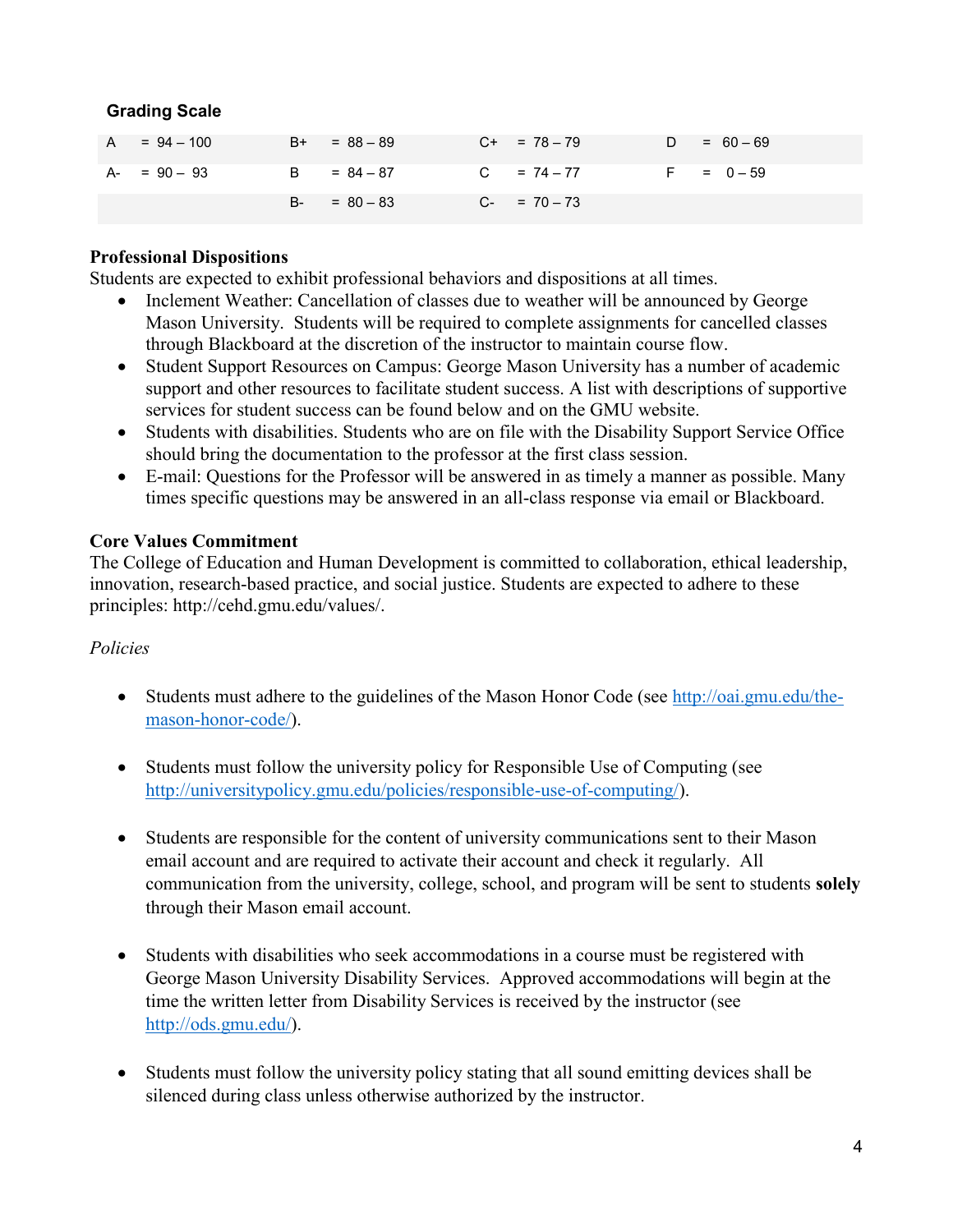### *Campus Resources*

- Support for submission of assignments to Tk20 should be directed to  $tk20$ help $@gmu$ .edu or [https://cehd.gmu.edu/aero/tk20.](https://cehd.gmu.edu/aero/tk20) Questions or concerns regarding use of Blackboard should be directed to [http://coursessupport.gmu.edu/.](http://coursessupport.gmu.edu/)
- The Writing Center provides a variety of resources and services (e.g., tutoring, workshops, writing guides, handbooks) intended to support students as they work to construct and share knowledge through writing (see [http://writingcenter.gmu.edu/\)](http://writingcenter.gmu.edu/).
- The Counseling and Psychological Services (CAPS) staff consists of professional counseling and clinical psychologists, social workers, and counselors who offer a wide range of services (e.g., individual and group counseling, workshops and outreach programs) to enhance students' personal experience and academic performance (see [http://caps.gmu.edu/\)](http://caps.gmu.edu/).
- The Student Support & Advocacy Center staff helps students develop and maintain healthy lifestyles through confidential one-on-one support as well as through interactive programs and resources. Some of the topics they address are healthy relationships, stress management, nutrition, sexual assault, drug and alcohol use, and sexual health (see [http://ssac.gmu.edu/\)](http://ssac.gmu.edu/). Students in need of these services may contact the office by phone at 703-993-3686. Concerned students, faculty and staff may also make a referral to express concern for the safety or well-being of a Mason student or the community by going to [http://ssac.gmu.edu/make-a](http://ssac.gmu.edu/make-a-referral/)[referral/.](http://ssac.gmu.edu/make-a-referral/)

**For additional information on the College of Education and Human Development, please visit our website [https://cehd.gmu.edu/.](https://cehd.gmu.edu/)**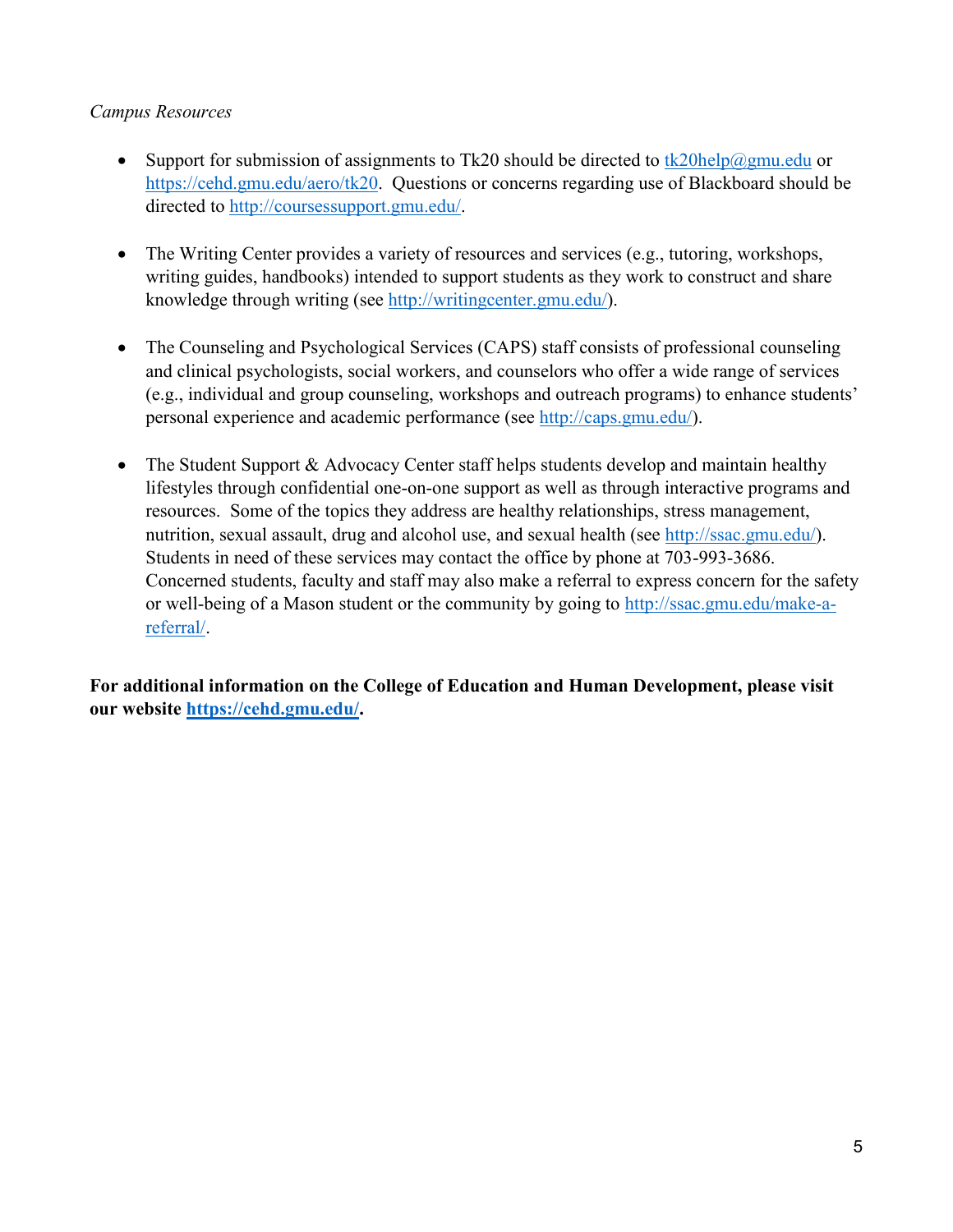| <b>DATE</b>                      | WE <i>EV, EVII - LI</i> COMINAL 17,<br><b>TOPICS OF DISCUSSION</b>                                                                                    | <b>ASSIGNMENTS/READINGS</b>                                                                                       |
|----------------------------------|-------------------------------------------------------------------------------------------------------------------------------------------------------|-------------------------------------------------------------------------------------------------------------------|
| <b>August 31</b>                 | Overview of key concepts,<br>٠<br>assignments and projects.                                                                                           | Due Next Class: Project Worksheet                                                                                 |
| September 7                      | The Wellness Model/ Cultural &<br>٠<br>Linguistic Continuum Risk<br>Factors/Principles of Intervention<br>Proposal<br>Journal Article Assignment<br>۰ | Due Next Class: Essay Question (L. Shi,<br>Chapter 1: Page 34:#1)                                                 |
| September 14*                    | In-class: Journal Group Work<br>٠<br>Guest Speaker-ODIME*<br>٠                                                                                        | Due Next Class: Journal article oral<br>presentations with written handout                                        |
| September 21                     | <b>Independent Study</b>                                                                                                                              | Reading Assignment: Chapter 5: pages<br>180-218; Essay Question 1, pg 218(Begin<br>Plan of Action)                |
| September 28                     | <b>Independent Study</b>                                                                                                                              |                                                                                                                   |
| October 5                        | <b>Group Presentations - Journal</b><br>۰<br><b>Article Review and Discussion</b><br>Empowering Vulnerable<br>٠<br>Populations                        | Due Next Class: Study for mid-term<br>assessment<br>Discussion of Chapter 5:Essay Question 1,                     |
|                                  | In-Class Activities: Task Force #1<br>٠<br><b>Midterm Review</b><br>٠                                                                                 | pg. 218, (draft Plan of Action)                                                                                   |
| October 12                       | <b>Midterm Assessment</b><br>٠<br><b>Plan of Action Review</b><br>٠                                                                                   | Due Next Class: Individual Project<br>Summaries/Plan of Action submissions                                        |
|                                  | <b>Independent Study</b>                                                                                                                              |                                                                                                                   |
| October 19                       |                                                                                                                                                       |                                                                                                                   |
| October 26                       | <b>Independent Study</b>                                                                                                                              |                                                                                                                   |
| November 2                       | <b>Presentations: Independent</b><br>٠<br>Projects and discussion<br>Tying it Together: Professional<br>٠<br>Roles                                    | Due Next Class: Reading Assignment:<br>Read Chapter 6: Resolving Disparity in<br>the US: Review Question, pg. 282 |
| November 9                       | Community Approaches to<br>۰<br>Vulnerability<br>In-class Activities: Task Force #2<br>٠                                                              |                                                                                                                   |
| November 16                      | Independent Study                                                                                                                                     | Due Next Class: Oral presentations/<br>Written Final Intervention Proposal for<br>submission                      |
| November 23                      | <b>Thanksgiving Holiday Break</b>                                                                                                                     |                                                                                                                   |
| November 30                      | <b>Intervention Proposal</b><br>٠<br>Presentations<br><b>Proposal Selection Activity</b>                                                              | Due Next Class: Study for final exam                                                                              |
| December 7<br><b>December 14</b> | <b>Future Directions</b><br>۰<br><b>Final Exam Review</b><br>۰<br>Final Exam                                                                          |                                                                                                                   |

#### HEAL 350 001 - PROPOSED COURSE SCHEDULE - FALL 2017 August 28, 2017 - December 14, 2017

Note: Faculty reserves the right to alter the schedule as necessary, with notification to